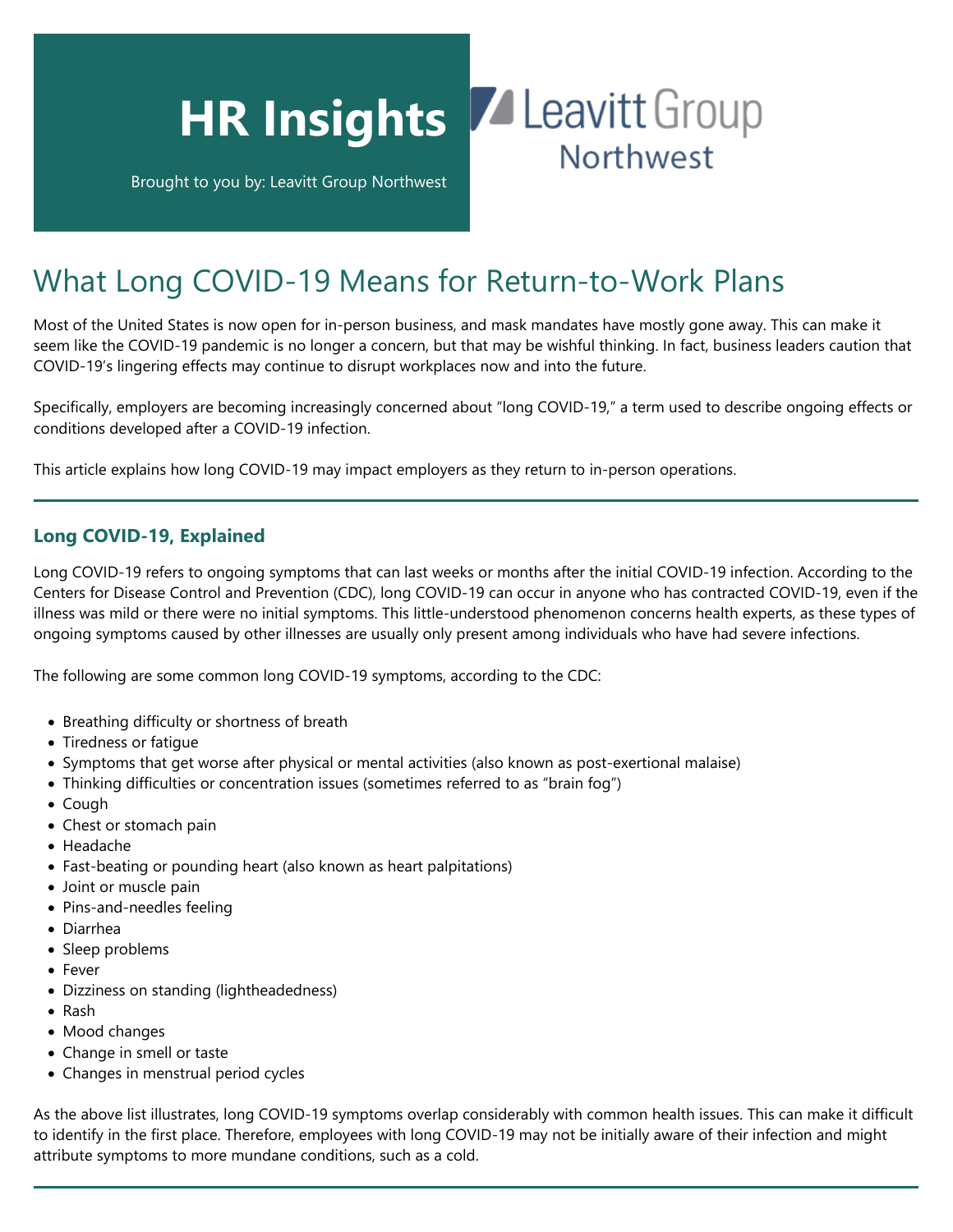## **How Long COVID-19 May Disrupt Workplaces**

Currently, health experts are still trying to understand why some people develop long COVID-19 and others don't. They are also studying the condition's prevalence to see how widespread it is.

According to research from the University of Washington, among a group of 234 individuals who were observed for up to nine months after COVID-19 infection, approximately 30% had persistent symptoms, with fatigue being the most common. Separately, research from Stanford University found that approximately 73% of COVID-19 patients said they still had at least one symptom 60 days or longer after the initial diagnosis.

Summarily, this research illuminates the difficult position employers are in right now: A significant number of their workers may continue to deal with COVID-19 and its symptoms well into the future. This means potentially drawn-out operational interruptions for employers.

Beyond contributing to operational disruptions, employees with long COVID-19 may require accommodations in the workplace. According to the U.S. Department of Justice, [long COVID-19 can be considered a disability](https://www.hhs.gov/civil-rights/for-providers/civil-rights-covid19/guidance-long-covid-disability/index.html#footnote10_0ac8mdc) under the Americans with Disabilities Act (ADA); however, long COVID-19 might not qualify as a disability in every instance. Thus, employers may have an obligation under the ADA to provide applicable employees with reasonable workplace accommodations if they meet certain qualifications. According to the Department of Health and Human Services, "An individualized assessment is necessary to determine whether a person's long COVID-19 condition or any of its symptoms substantially limits a major life activity."

## **Employer Actions**

With the potential for ongoing long COVID-19 impacts, employers should consider taking action to safeguard their workplaces. The following steps can help employers dealing with long COVID-19 workplace issues:

- **Educate staff on long COVID-19 symptoms**. The entire workplace should be introduced to the idea of long COVID-19, including its potential symptoms, so everyone knows what to look out for.
- **Foster open communication.** Employees should talk to their managers if they're experiencing any prolonged health issues that may impact their performance, even if the employees are unsure whether the symptoms stem from COVID-19 or not.
- **Have remote work backup plans.** Employers can consider having employees work from home when they're dealing with long COVID-19, as the symptoms may not be debilitating in all cases.
- **Be adaptable and accommodating.** Employers should work with individuals experiencing long COVID-19 to find a way to effectively manage their symptoms while still accomplishing job duties. For instance, if an employee cannot focus on tasks due to brain fog, perhaps they could be retrained for a different role. Other potential accommodations include job restructuring, modified scheduling or role reassignment.
- **Train managers to recognize long COVID-19 ADA requests.** ADA reasonable accommodation requests do not need to be submitted in writing (can be verbal) or even include the phrase "reasonable accommodation." As such, managers should be trained to recognize when an employee with long COVID-19 symptoms may be making such a request and should initiate a dialogue to begin the process.

These steps are only some ways employers can prepare for long COVID-19 interruptions. In general, employers will need to stay agile and work with individual employees to determine the best course forward in each situation.

## **Conclusion**

Dealing with long COVID-19 symptoms has the potential to disrupt workplaces for the foreseeable future, even though the level of disruption is difficult to predict, as health experts are still studying the effects of long COVID-19. However, ignoring long COVID-19's potential impact could leave workplaces open to operational disruption and legal issues. As more organizations return to work in person, having a general plan for how to handle employees with prolonged COVID-19 symptoms will be invaluable.

Contact local legal counsel for help adjusting or creating workplace policies relevant to long COVID-19.